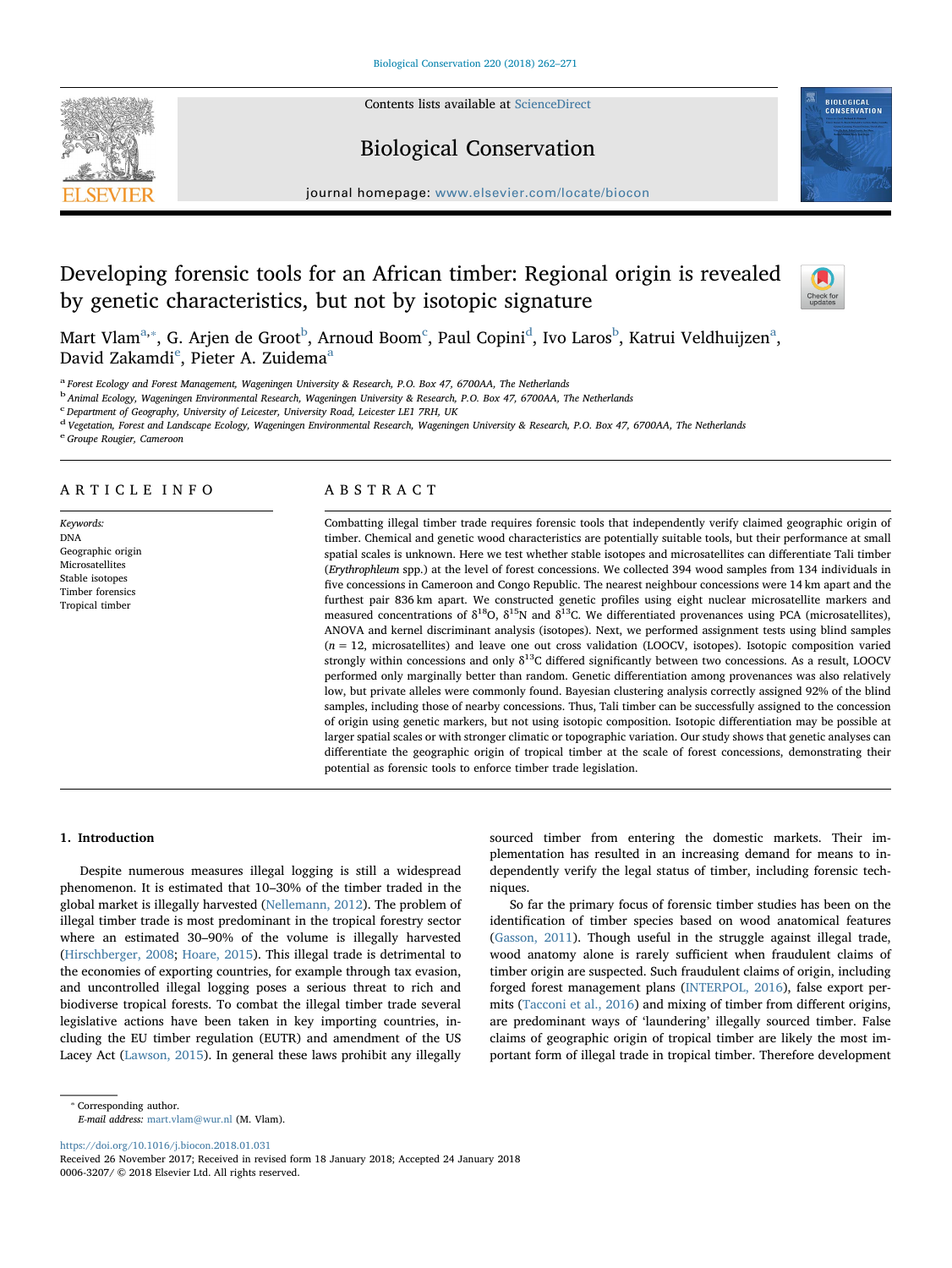of effective forensic techniques to verify claims of geographic origin are much needed [\(Dormontt et al., 2015\)](#page-8-0). Such techniques would be particularly useful if their spatial resolution allows verifying timber sourced at the level of logging concessions, i.e., at the scale of 10–100 km [\(Jolivet and Degen, 2012](#page-9-7)).

Here we evaluate the potential suitability of two promising forensic techniques – stable isotopes and DNA microsatellites – to differentiate tropical timber sourced from different regions. Stable carbon, nitrogen and oxygen isotopes have been widely used for forensic tracing of various goods and products ([Ehleringer et al., 2000](#page-9-8); [West et al., 2007](#page-9-9)), including trade in endangered species ([Retief et al., 2014\)](#page-9-10). Examples of isotope tracing from the forestry sector are scarce (but see: [Horacek,](#page-9-11) [2012;](#page-9-11) [Kagawa and Leavitt, 2010\)](#page-9-12) and completely absent for the tropical forestry sector. The feasibility of DNA microsatellite tracing of tropical timber has been shown for a very limited number of tropical trees, e.g. Swietenia spp. (Mahogany) in South America ([Degen et al., 2013](#page-8-1)), Etandrophragma cylindricum (Sapelli) in West Africa [\(Jolivet and Degen,](#page-9-7) [2012\)](#page-9-7) and Neobalanocarpus heimii (Chengal) in Southeast Asia ([Tnah](#page-9-13) [et al., 2010\)](#page-9-13). The study by [Degen et al. \(2013\)](#page-8-1) focused on the assignment of country of origin, representing relatively large spatial scales, i.e. 100 s to 1000 s of kms. The study by [Jolivet and Degen \(2012\)](#page-9-7) is the only known study at which origin was traced at the highly relevant concession level.

Forensic techniques to verify geographic origin likely have a minimal spatial scale of operation, because of limited spatial differentiation. For instance, genetic differentiation may be limited between nearby stands due to regular exchange of genetic material via seed or pollen ([Bizoux et al., 2009](#page-8-2)). Likewise, low spatial variation in environmental conditions may cause limitations in spatial differentiation of isotopic composition [\(Wunder and Norris, 2008\)](#page-9-14). Thus, an analysis of the spatial resolution at which the method can be applied is essential for any timber tracing method. Our study is the first to verify the potential of both genetic and isotopic timber tracing techniques to operate at the forest concession level.

We evaluate the potential of isotopic and genetic forensic approaches for one of the most traded African timbers, Tali, which is sourced from two species: Erythrophleum suaveolens and E. ivorense. Specifically, we addressed the following research questions: (1) Do wood isotopic and genetic signatures differ among provenances? (2) What is the spatial resolution at which these two methods can differentiate timber samples? (3) What is the success rate of assigning blind timber samples to their respective regions of origin? To this end we collected wood samples from four provenances in Cameroon and Congo (nearest neighbour concessions were 14 km apart and furthest pair were 836 km apart), measured genetic (microsatellites; [\(Duminil et al.,](#page-8-3) [2011\)](#page-8-3)) and isotopic characteristics ( $\delta^{13}$ C,  $\delta^{15}$ N and  $\delta^{18}$ O) of these samples and performed discriminant analyses to differentiate samples from different origins. We then used blind sample tests to evaluate the success of provenancing samples from unknown origin.

# 2. Material and methods

# 2.1. Study species

This study focuses on the timber sold under the trade name Tali, which is sourced from two botanically distinct species: Erythrophleum suaveolens (Guill. et Perr.) Brenan and Erythrophleum ivorense A.Chev. (for convenience we will from here on abbreviate the genus name when referring to the two species). These two closely related species are naturally occurring in West and Central Africa [\(Fig. 1](#page-2-0)). They are monoecious and likely insect-pollinated [\(Anaïs-Pasiphaé Gorel, 2015](#page-8-4)). E. suaveolens and E. ivorense diverged  $\sim$  600 K years BP and within E. suaveolens two sub-populations can be distinguished that diverged 120 K and 60 K years BP ([Duminil et al., 2015](#page-9-15)). While E. ivorense has a more coastal distribution and E. suaveolens a more inland distribution (see [Fig. 1](#page-2-0)), they do occur in sympatry in a large part of their

distribution [\(Duminil et al., 2010\)](#page-8-5), including in the areas sampled in this study. Where the two species occur in sympatry, hybridization cannot be excluded [\(Duminil et al., 2010](#page-8-5)).

Tali wood is mostly shipped to Europe where it is applied in heavy construction works, such as sheet piling. In 2010, Cameroon exported an estimated  $143,000 \text{ m}^3$  of Tali logs and sawnwood at an average price of  $102 \epsilon$  per m<sup>3</sup> ([ITTO, 2012\)](#page-9-16). Tali is in the top-5 most valuable timbers for export in Cameroon. Neither of the two species yielding Tali has been classified as endangered, nor are they listed under CITES (the Convention on International Trade in Endangered Species of Wild Fauna and Flora). Yet, the distribution region of these species in West and Central Africa is known for high incidence of illegal logging ([Hirschberger, 2008](#page-9-1); [Hoare, 2015](#page-9-2)).

In two of our study sites (concessions 2 and 3) possibly only one of the species (E. suaveolens) occurs based on the distribution data ([Fig. 1](#page-2-0)), while at another site (Concession 1) a mix of the two species may occur. Yet, the high degree of species mixing, the difficulty of separating these species (both in the field based on bark and leaf characteristics and in the lab based on wood anatomical characteristics) and the occurrence of identification errors in distribution data do not allow us to state with certainty which of our sampled trees belong to which species. Nevertheless, the fact that our samples are taken from two botanical species and that these species can possibly hybridize does not provide limitations to our study. We evaluate the potential for tracing of geographic origin of a tropical timber that is derived from multiple species (this is often the case in tropical timbers), and we do not conduct a population genetic study in a species conservation context. In addition, in terms of isotope signature, differences in isotope values between species may be smaller than those across sites ([van der Sleen et al., 2015b\)](#page-9-17). Clearly, the results of our study should not be used to derive conclusions about species-specific patterns.

# 2.2. Sample collection

We collected samples in five logging concessions ([Fig. 1](#page-2-0)). In three concessions (1–3) we sampled more intensively and samples from these concessions were included in both the isotopic and genetic analyses. Samples from concessions 4 and 5 were included in the genetic analyses only. In July and August 2015, a total of 381 sapwood samples (triplicates) of 127 individual Tali trees were collected in Cameroon, in three concessions of Groupe Rougier Cameroon (concessions 1–3; [Fig. 1](#page-2-0); [Table A.1\)](#page-6-0). Fresh wood samples of three Tali trees (triplicates) were taken in the Danzer-Interholco IFO concession (concession 4) in Congo-Brazzaville in July 2016. All samples were collected following a standardized protocol, specifically designed to allow sample collection by non-scientific personnel. Sampling took place at multiple spatial scales (14–836 km; [Table A.2\)](#page-7-0) using a tiered approach. Samples were collected from stumps of large (> 60 cm diameter at breast height, dbh) trees, < 33 days after logging. Wood samples were solely collected from those trees identified as 'Tali' (so either E suaveolens or E. ivorense) by the botanist or prospector of the logging company. Per tree, three samples were taken at different locations along the circumference of the stem. These samples consisted of either  $\sim$ 1 cm<sup>3</sup> of fresh bark/sapwood samples stored in silica gel (concession  $1-3$ ) or  $\sim$  10 cm<sup>3</sup> air-dried sap-/ heartwood samples (concession 4). GPS-coordinates of the trees were taken and information, including dbh and estimated time since logging (days), were recorded on the provided field forms. Samples were sent to the Dendrolab at Wageningen University & Research, The Netherlands. Upon arrival of the samples superficial moulding was observed in  $\sim$  50% of the samples stored in silica gel, any further decay of the wood was immediately stopped by adding extra silica gel to the bags. Finally, four single Tali heartwood samples previously collected in the northeast of Cameroon, were included (concession 5). These samples were collected in June 2011 in concession 11.001 of Transformation REEF Cameroon (TRC).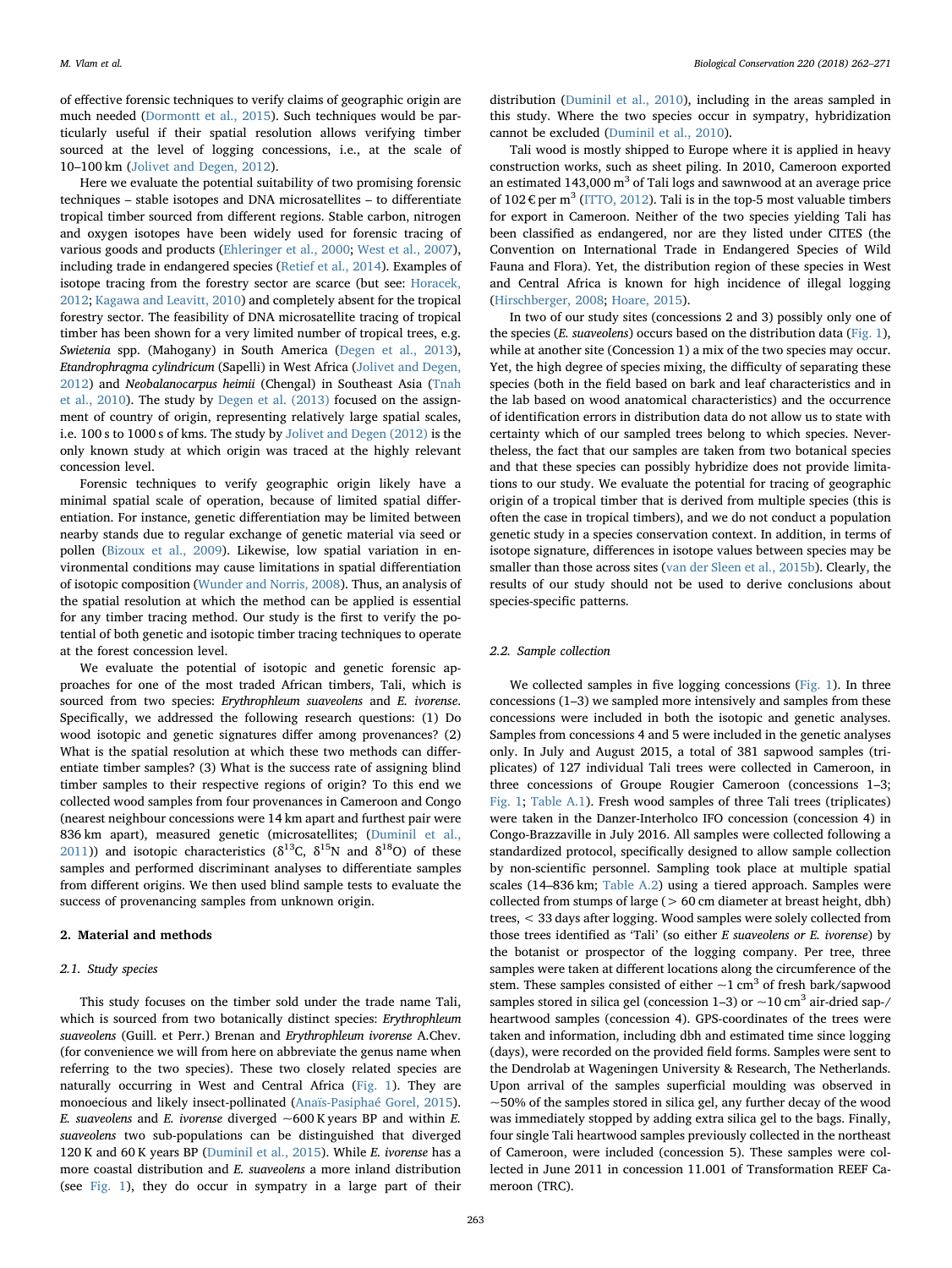<span id="page-2-0"></span>

Fig. 1. Locations of the five forest concessions where samples were collected. Isotopic analyses were performed for concessions 1-3; genetic analyses for all concessions. Grey symbols represent documented occurrences of Erythorphleum suaveolens and Erythrophleum ivorense in Central and West Africa (Source distribution data: [GBIF, 2016\)](#page-9-20); green area is tropical forest cover (Source: [Global Land Analysis and Discovery \(GLAD\), 2017\)](#page-9-21).

# 2.3. Lab preparation – isotopes

The 127 samples collected in concessions 1–3 were included in the isotope analysis. Wood samples for  $\delta^{13}$ C and  $\delta^{18}$ O analysis were collected in the radial direction of the sample by taking  $\sim$  25 mg of wood using a sharp knife. For  $\delta^{15}N$  analysis approximately  $\sim$ 100 mg of wood was collected using a column drill with a 3 mm drill bit. The wood was pulverized with a mixer mill (Retsch MM301, Germany) using steel tubes and bullets, for 5 min at 25 rpm. We duplicated the analysis per tree to reduce the effect of outliers, assess measurement consistency among different samples of the same tree and minimize the chance of 'losing trees' in the analysis. Thus, we had 254 samples on which isotope analyses were conducted.

For  $\delta^{13}$ C and  $\delta^{18}$ O analysis cellulose extraction was performed following a modified protocol based on the Jayme-Wise method ([Wieloch](#page-9-18) [et al., 2011\)](#page-9-18). Over a period of three days, the samples were first incubated for 4 h in a 5% NaOH solution to remove resins, fatty acids and tannins. Then the samples were incubated for a total of 34 h in a 7.5% NaClO<sub>2</sub> solution to remove lignin and dyes. Both extractions were run in a water bath at 60 °C. Crude cellulose samples were collected from the glass funnels using a pipette and mixed by pipetting and homogenized by vortexing the watery samples for five seconds. The samples were oven-dried for three days at 55 °C. Per sample  $\sim 0.3$  mg of cellulose was subsequently weighed into each of  $4 \text{ mm} \times 3.2 \text{ mm}$  silver cups  $(\delta^{18}O)$  and ~1 mg of cellulose into 6 mm × 4 mm tin cups  $(\delta^{13}C)$ .

For  $\delta^{15}$ N analysis around 50 mg of fine wood powder was then collected in 2 ml Eppendorf safe lock tubes and soluble N compounds were extracted from the wood samples following ([van der Sleen et al.,](#page-9-17) [2015b\)](#page-9-17). First we added 1 ml of a 1:1 toluene-ethanol mix for 4 h, followed by 1 ml of ethanol for 4 h. To rinse the samples 1 ml of demineralized water was added for 1 h. After adding the solution the samples were vortexed for 5 s and then place in an oven at 50 °C. Between each step the samples were centrifuged at 10000 rpm for 5 min and the supernatant decanted. The extraction was completed by ovendrying the samples for 18 h at 55 °C. Per sample  $\sim$ 10 mg of extracted wood powder was subsequently weighed into 6 mm  $\times$  4 mm tin cups.

The isotopic composition of the samples was determined using a mass spectrometer (Sercon Hydra 20-20) coupled to an elemental analyser (for  $^{13}$ C and  $^{15}$ N) and a high temperature furnace equipped with a glassy carbon reactor (for  $^{18}O$ ) at the Leicester Environmental Stable Isotope Laboratory. The carbon, nitrogen and oxygen stable isotope compositions were expressed in ‰ relative to V-PDB, the atmosphere and V-SMOW respectively.

### 2.4. Lab preparation – DNA

Wood shavings (100 mg) were collected from one sapwood sample per individual tree. To reduce the risk of contamination we first removed the outer layer of wood, second with clean material we drilled (slow speed to reduce heat) into the clean inner layer of the sample. Next the wood shaving were transported into XXTuff 2 ml screw cap tubes (Lab Services, USA), adding one 5 mm stainless steel bead (Qiagen, the Netherlands), then incubated on liquid nitrogen and ground to a fine powder at 25 Hz using a MixerMill MM300 (Retsch, Germany). DNA extraction was then performed on the wood powder following a protocol from [Rachmayanti et al. \(2006\),](#page-9-19) but adding 2.6% polyvinylpyrrolidone (PVP) to the AP1 buffer of the DNeasy Plant Mini Kit (Qiagen, the Netherlands).

Genetic characterization was performed using a published set of nine nuclear microsatellite markers developed specifically to analyse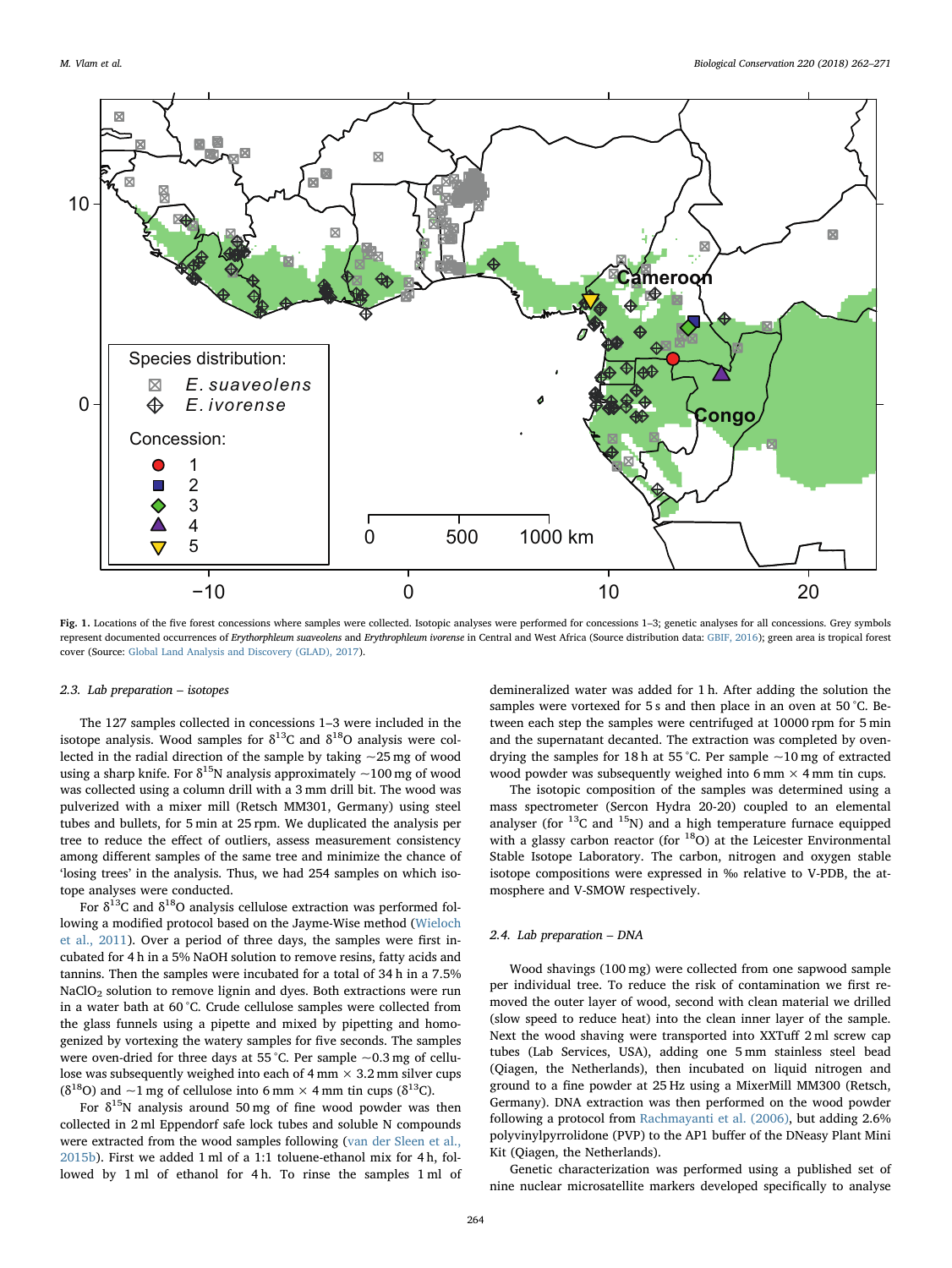<span id="page-3-0"></span>

Fig. 2. Differentiation of concessions using isotopic data. Scatterplots contain mean values of isotopes per tree for  $\delta^{18}O($  % vs. V-SMOW (a,c),  $\delta^{15}N($  % vs. the atmosphere (bc) and  $\delta^{13}C$ (‰) vs. V-PDB (a,b).

both E. ivorense and E. suavolens ([Duminil et al., 2011\)](#page-8-3). A full characterization including various checks for marker performance is available in [Duminil et al. \(2011\).](#page-8-3) Based on a pilot study using tissue samples of varying quality (data not shown) we optimized the amplification protocol, resulting in minor changes of the amount of DNA template and primer concentrations. A full description of the final protocol is available as [Appendix B.](#page-7-1) Allele detection was performed using an ABI 3730 capillary electrophoresis system (Thermo Fisher, USA). Allele scoring was performed using GeneMarker (SoftGenetics). Data quality was checked by testing for deviation from Hardy-Weinberg equilibrium (HWE) per provenance and linkage disequilibrium between pairs of markers, using Fstat v.2.9.3; [\(Goudet, 1995\)](#page-9-22), resulting in the exclusion of data for one marker (Ery-14) that showed high amounts of missing values and strong deviations from HWE indicating the potential presence of null alleles. [Duminil et al. \(2011\)](#page-8-3) also reported amplification problems for this marker, especially in E. ivorense. All analyses reported in this study were thus based on the remaining eight markers.

#### 2.5. Data analysis – isotopes

All stable isotope data analyses were performed in R version 3.3.2 ([R Core Team, 2016\)](#page-9-23). The isotope data was first visually inspected for extreme outliers – none were observed. Next we calculated mean values per tree from the duplicates and scaled the isotope values so that they had a mean of 0 and a standard deviation of 1. We used Kernel Discriminate Analysis (KDA) to assess spatial clustering of the isotope data; package 'ks' ([Duong, 2017](#page-9-24)). In this analysis scaled mean  $\delta^{13}C$ ,  $\delta^{15}N$  and  $\delta^{18}$ O values per tree were used as test variables. Correct classification of each sample to its respective site (concessions 1–3) was evaluated using KDA. In a blind sample test using leave one out cross validation (LOOCV), per site n-1 was taken as a training dataset and the three remaining samples were assigned to one of the three sites. The success rate of assigning blind samples was tested in a 1000 bootstrap analysis. Because of the relatively small distance between concessions 2 and 3 (< 15 km) the KDA and LOOCV procedure was repeated by taking concessions 2 and 3 together.

# 2.6. Data analysis – DNA

The final dataset contained genetic profiles consisting of allele scores of individuals from concessions 1, 2, 3 and 4. Presence of private alleles (alleles occurring only in one provenance) and pairwise values of genetic differentiation among populations (Fst) were calculated using Fstat. To study differences in genetic composition among provenances in further detail, we performed PCA analysis based on binary presenceabsence scores per individual per allele in PCOrd v.6.0 ([McCune and](#page-9-25) Meff[ord, 1999](#page-9-25)). Finally, we performed a blind test to assess the success rate of DNA-based concession assignment using the reference dataset described above. For this purpose, 12 additional samples, originating from concessions included in the reference set as well as from a concession for which no reference data were available (concession 5; [Fig. 1](#page-2-0); [Table A.1](#page-6-0)) were re-coded by the first author (MV) before handing them over to the laboratory staff (AdG and IL), so that the origin of these samples remained unknown throughout the laboratory and data analyses. The resulting genetic profiles were added to the reference dataset, and an assignment test was then performed for each of them using the Bayesian clustering software STRUCTURE ([Pritchard et al., 2000](#page-9-26)). Concession origin of the reference samples was used as a prior to assist clustering. We used an admixture model with allele frequencies correlated among concessions. We ran three replicate model runs, each consisting of 1,000,000 MCMC iterations preceded by a burn-in period of 500,000 iterations. The assumed number of genetic populations K was fixed to 4. Assignment percentages per concession per individual were averaged over the three model runs. For each individual from the blind test set, the concession with the highest assignment percentage in the STRUCTURE output was accepted as the most likely origin, unless the individual was assigned to none of the reference concessions with a percentage above 33% (in which case the origin was reported as unknown). Additionally, we performed a manual assignment based on a strict exclusion criterion. That is, in case the allelic composition of a test sample showed one or more alleles that did not occur in our reference profiles for a particular concession, this concession was excluded as potential origin. In case one or more alleles were observed that did not occur at all in the reference dataset, sample origin was reported as most likely from a concession that was not present in the reference dataset (irrespective of the STRUCTURE-based assignment, which assumes the presence of reference data from all potential sources).

### 3. Results

# 3.1. Isotope analysis

For each of the 127 sample trees at least one wood stable isotope ratio was determined (249  $\delta^{18}$ O, 254  $\delta^{15}$ N and 248  $\delta^{13}$ C values). Isotopic composition of Tali sapwood samples taken in concessions 1–3 were compared and differences tested. Overall the  $\delta^{18}$ O values ranged from 25.2‰ to 28.8‰ ([Fig. 2a](#page-3-0)). Mean tree  $\delta^{15}N$  values ranged between −2.7‰ and 3.5‰ [\(Fig. 2b](#page-3-0)). Wood  $\delta^{13}$ C values were ranging from  $-26.2\%$  to  $-22.9\%$  [\(Fig. 2](#page-3-0)c).

A MANOVA analysis revealed a significant difference of the combined isotopic composition among the three concessions ( $F = 2.50$ ,  $P = 0.02$ ). In spite of this difference, a large overlap of wood isotopic values is visible among the three concessions [\(Fig. 2](#page-3-0)).

When testing differences between concessions for isotopes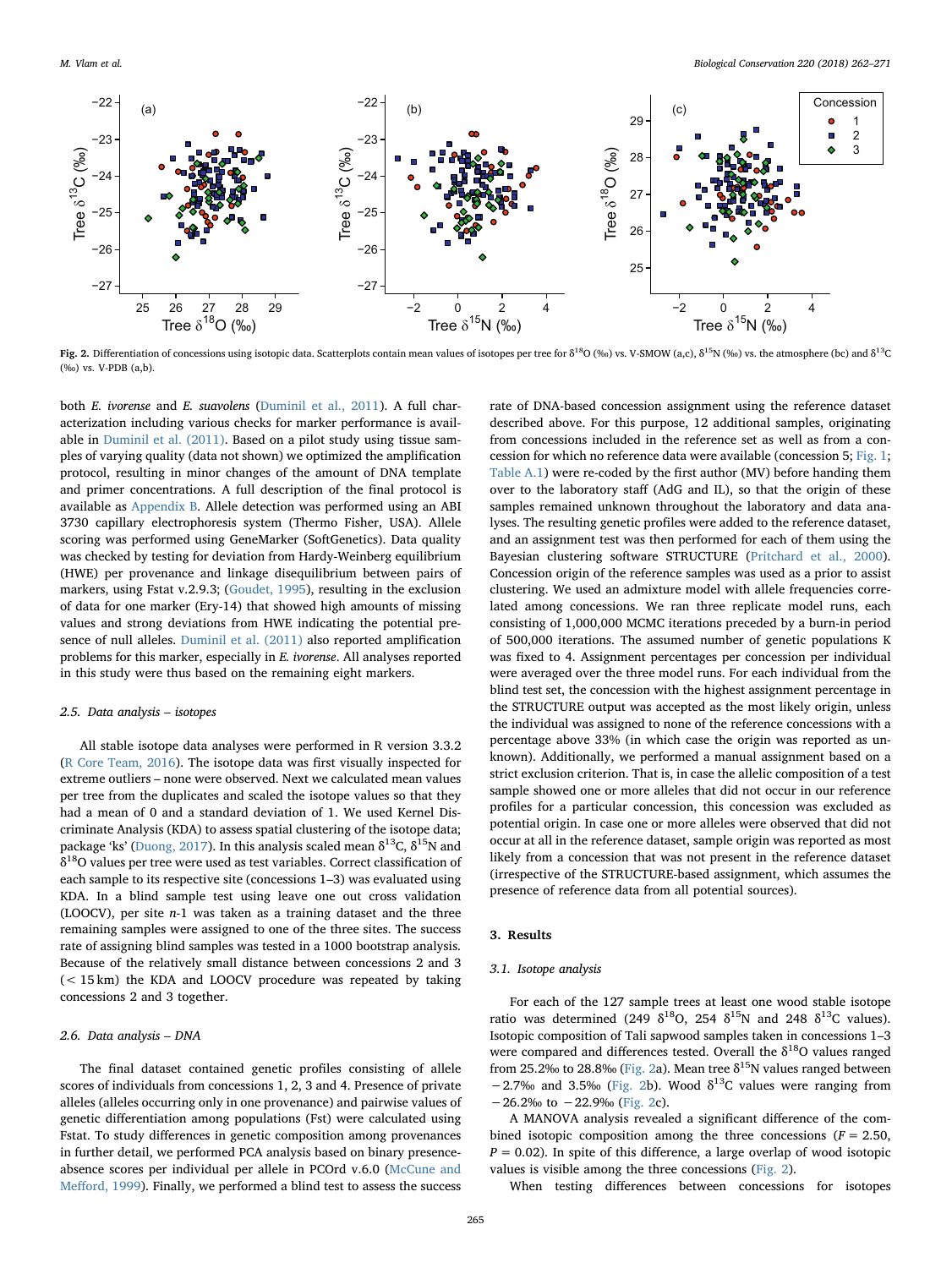separately, we did not find evidence for significant differences in the  $\delta^{18}$ O values of the wood among the three concessions (ANOVA  $F = 1.67$ ,  $P = 0.19$ ) and in the  $\delta^{15}$ N signatures of the wood (ANOVA  $F = 1.70$ ,  $P = 0.19$ ). We did find, however, significant differences in wood  $\delta^{13}$ C among the three concessions, (ANOVA  $F = 4.37$ ,  $P = 0.01$ ). Wood  $\delta^{13}$ C was significantly lower in concession 3 compared to concession 2 (TukeyHSD  $P = 0.01$ ). Comparison of wood  $\delta^{13}$ C among concession 1 and 2 (TukeyHSD  $P = 0.99$ ) and concession 1 and 3 (TukeyHSD  $P = 0.07$ ) did not reveal any significant differences. Because wood  $\delta^{13}$ C is known to be strongly associated with ontogenetic stage of the tree, we also tested for dbh differences among trees. We found no significant differences in dbh among the three concessions  $(ANOVA F = 1.25, P = 0.29).$ 

We used KDA to produce a classification of each concession based on the isotopic composition of the timber. The KDA performed best in discerning the most heavily sampled concession (concession 2;  $n = 76$ ). The classification success of samples from this concession was 99%. For concessions 1 and 3 the classifications were in 52% and 46% of the cases correct.

The blind sample test using LOOCV based on the original data correctly assigned on average 35% of the blind samples to their respective site ([Table 1](#page-4-0)). This is only slightly higher than the 33% expected based on randomly assigning samples. Overall correct assignment of blind samples using LOOCV when taking the two neighbouring concessions, 2 and 3 [\(Fig. 1\)](#page-2-0), together was similarly low ([Table 1](#page-4-0)). In this case almost all of the blind samples  $(> 95%)$  were assigned to the combined concession 2/3.

# 3.2. DNA analysis

The final reference dataset contained microsatellite profiles originating from 115 trees (20 from concession 1, 68 from concession 2, 24 from concession 3 and 3 from concession 4). Profiles from ten individuals were deleted from the dataset because PCR amplification failed for more than one marker. The total number of alleles per marker observed in the reference dataset ranged from 4 (Ery-03) to 23 (Ery-07).

Pairwise genetic differentiation among concessions ranged from  $Fst = 0.026$  to 0.032 between concessions 1, 2 and 3, but from Fst = 0.048 to 0.087 between these concessions and concession 4, suggesting relatively different allele frequencies in concession 4 but less so among the other provenances. Interestingly however, private alleles were commonly observed especially in these first three concessions. Based on eight markers, the total number of private alleles per concession was six in concession 1, 14 in in concession 2, three in concession 3 and none in concession 4. Typically, these private alleles were observed only in one or two individuals in the concession. As a result, in a PCA analysis based on allelic presence/absence, the first two axes explained only 14.5% of the variation and individuals from the same concession did not clearly cluster along these axes [\(Fig. 3\)](#page-4-1). Yet, when using concession origin as a prior, a Bayesian clustering analysis (STRUCTURE) did assign all individuals in the reference set to the right

#### <span id="page-4-0"></span>Table 1

Results of assignment tests based Kernel Discriminant Analysis (KDA) of the isotopic values. The Leave One Out Cross Valuation (LOOCV) was performed twice: for all three concessions and for a situation in which concessions 2 and 3 are combined because of their short distance to each other.

| Concession | $\boldsymbol{n}$ | Three concessions    |                       | Concessions 2 and 3 merged |                       |  |  |  |  |
|------------|------------------|----------------------|-----------------------|----------------------------|-----------------------|--|--|--|--|
|            |                  | Prior<br>probability | Correctly<br>assigned | Prior<br>probability       | Correctly<br>assigned |  |  |  |  |
|            | 25               | 19.4%                | 12.6%                 | 19.2%                      | 7.7%                  |  |  |  |  |
| 2          | 76               | 60.5%                | 87.9%                 | 80.8%                      | 95.8%                 |  |  |  |  |
| 3          | 26               | 20.2%                | 4.5%                  |                            |                       |  |  |  |  |
| Mean       |                  | 33.3%                | 35.0%                 | 50.0%                      | 51.8%                 |  |  |  |  |

<span id="page-4-1"></span>

Fig. 3. Differentiation of concessions using genetic analyses. Results of Principle Component Analysis (PCA) analysis based on binary (presence/absence) allelic composition per tree. The first two axes together represent 14.5% of the total variation in the datasets.

concession ([Fig. 4\)](#page-5-0), likely based to a large extent on the presence of relatively large numbers of private alleles.

In the blind sample test, PCR amplification failed for 2 of the 14 samples. These were both samples from trees outside the reference dataset. Out of the remaining 12 blind samples, 9 were correctly assigned to the reference concession from which they originated ([Table 2](#page-5-1)). Two samples were correctly identified as originating from a provenance beyond the reference set, since multiple unknown alleles were observed ([Table 2\)](#page-5-1). The remaining sample was assigned with percentages between 21 and 26% to all four concessions in the STRU-CTURE test, and its origin was therefore reported as unidentified. Thus, concession assignment was correct for 11 out of 12 samples (92%).

## 4. Discussion

Our findings show that microsatellite analyses allow correct assignment of timber samples to the concession of origin, even at short distances (< 20 km). In contrast, at the scales included in this study (14–216 km), the combined analysis of carbon, nitrogen and oxygen stable isotopes did not allow correct assignment.

#### 4.1. Chemical timber tracing of Tali

This is the first study to assess the feasibility of using carbon, nitrogen and oxygen stable isotopes for provenancing tropical timber at a spatial scale of 10s to 100 s of kms. Our results indicate that spatial variation of wood isotopic profiles was insufficient to differentiate Tali provenances in south and south-eastern Cameroon. This result is probably caused by low spatial variation in environmental conditions that determine isotopic signatures of the wood. Our study was conducted in a continuous stretch of lowland tropical forest, with very limited topographic variation and a similar distances to the sea (400–500 km). A strong gradient in distance to the sea would have facilitated discrimination of wood samples based on  $\delta^{18}O$  values ([Aggarwal et al., 2010\)](#page-8-6). Besides this we observed high variability in  $\delta^{18}$ O values within trees and concessions, likely resulting from high year-to-year variation in  $\delta^{18}O$  composition of rainwater [\(van der Sleen](#page-9-27) [et al., 2015a](#page-9-27)). While we aimed to take wood bulk samples of multiple years to average over years, some of our samples were rather small. These samples consisted of wood formed in one or only a few years, increasing the among sample variation in  $\delta^{18}$ O values. Unfortunately this effect could not be quantified because of poorly identifiable rings in Tali wood ([Groenendijk et al., 2014\)](#page-9-28).

The  $\delta^{13}$ C composition of wood is strongly related to the ontogenetic stage of the tree and the local availability of light and water to the tree ([van der Sleen et al., 2013\)](#page-9-29). We tested for possible ontogenetic effects,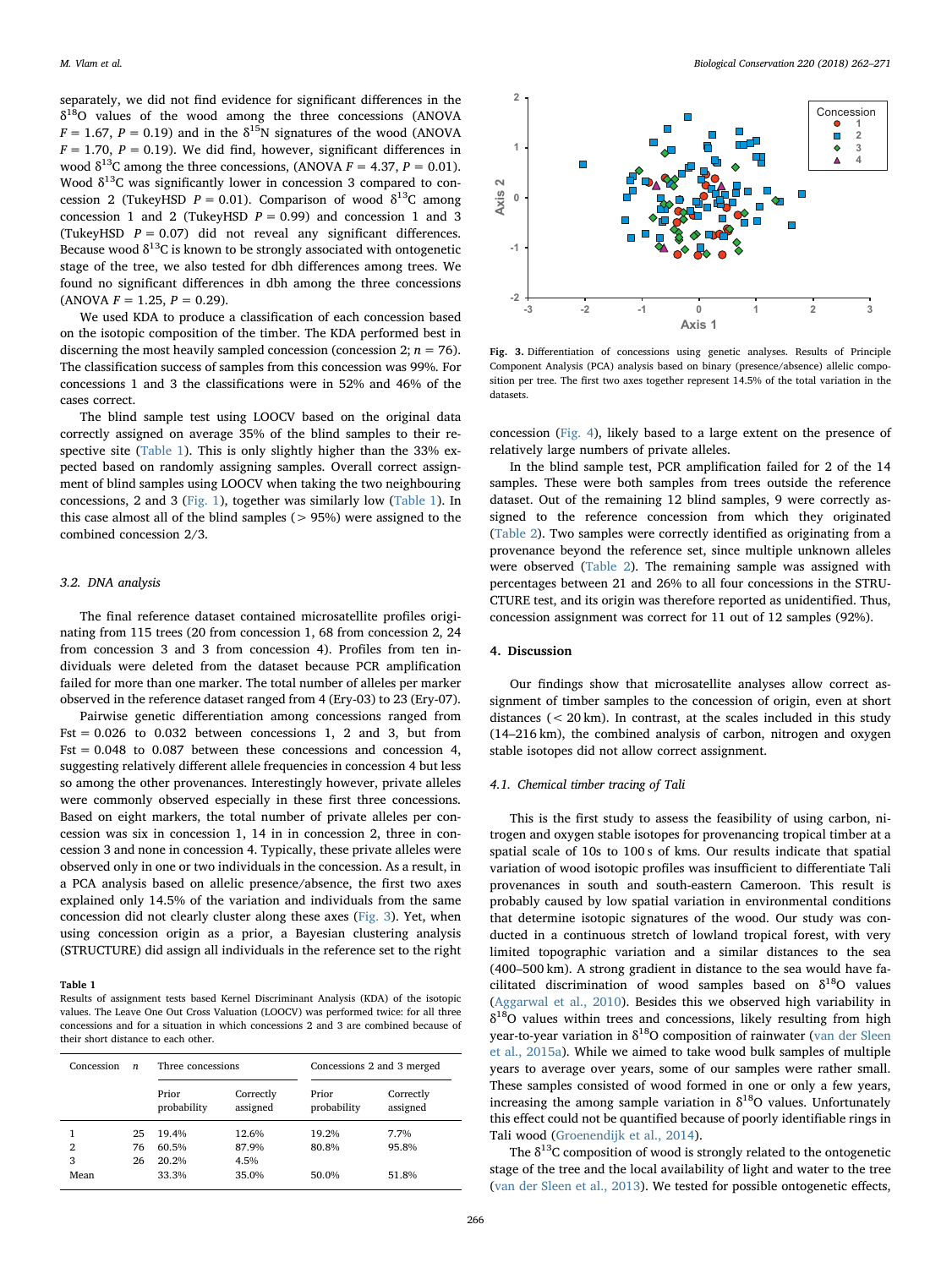<span id="page-5-0"></span>

Fig. 4. Differentiation of concessions using genetic analyses and results of blind sample test. Concession assignment per individual based on Bayesian clustering of microsatellite data using STRUCTURE. Individuals are represented by vertical bars. Colours per individual represent percentage assignment to each of the four assumed genetic clusters (coding as in [Fig. 1](#page-2-0)).

<span id="page-5-1"></span>Table 2

Results of the blind sample test based on genetic analysis. Assigned concession origin was based on a combination of the presence of unknown alleles and an assignment test in **STRUCTURE** 

| Sample                                                                                       | # Unknown<br>alleles                                                                 | STRUCTURE                                                         | Assigned origin                                                              | True<br>origin                                       | Correct?                               |
|----------------------------------------------------------------------------------------------|--------------------------------------------------------------------------------------|-------------------------------------------------------------------|------------------------------------------------------------------------------|------------------------------------------------------|----------------------------------------|
| <b>TB002</b><br><b>TB003</b><br><b>TB004</b><br><b>TB006</b><br><b>TB007</b><br><b>TB008</b> | $\mathbf{0}$<br>$\mathbf{0}$<br>$\mathbf{0}$<br>$\mathbf{0}$<br>$\Omega$<br>$\Omega$ | $\overline{2}$<br>2<br>3<br>3<br>$\overline{2}$<br>$\overline{2}$ | $\overline{2}$<br>$\overline{2}$<br>3<br>3<br>$\overline{2}$<br>$\mathbf{2}$ | $\overline{2}$<br>2<br>3<br>3<br>2<br>$\overline{2}$ | Yes<br>Yes<br>Yes<br>Yes<br>Yes<br>Yes |
| <b>TB009</b><br><b>TB010</b><br><b>TB011</b>                                                 | $\Omega$<br>3<br>$\mathbf{0}$                                                        | 1<br>4<br>Ş                                                       | 1<br>Not in reference<br>set<br>?                                            | 1<br>5<br>1                                          | Yes<br>Yes<br>No                       |
| <b>TB012</b><br><b>TB013</b><br><b>TB014</b>                                                 | $\Omega$<br>$\mathbf{0}$<br>$\overline{2}$                                           | 1<br>$\overline{2}$<br>4                                          | 1<br>$\overline{2}$<br>Not in reference<br>set                               | 1<br>$\overline{2}$<br>5                             | Yes<br>Yes<br>Yes                      |

i.e. the effect of dbh on  $\delta^{13}$ C signature, to explain differences in wood  $\delta^{13}$ C among concessions 2 and 3, but found no evidence for this. Differences in wood  $\delta^{13}$ C between these sites could be related to variation in rainfall or soil water availability, but we have no information to assess this.

Plant tissue  $\delta^{15}N$  concentration are mainly associated with atmospheric nitrogen deposition [\(van der Sleen et al., 2015b](#page-9-17)) and edaphic factors ([Paolini et al., 2016\)](#page-9-30). Atmospheric nitrogen deposition in the south of Cameroon is relatively low and the geographic variation is also low ([Hietz et al., 2011](#page-9-31); [van der Sleen et al., 2015b\)](#page-9-17). The area in which the three concessions are situated consists of a homogenous soil type of alluvial depositions with low nutrient availability. These factors likely explain the lack of clear clustering in  $\delta^{15}N$  values among trees of different provenances.

In spite of the lack of clear regional clustering patterns in the isotope data presented here, we believe that stable isotopes are a promising technique for forensic timber tracing. For example variation in  $\delta^{18}O$  of wood cellulose may be used to differentiate timber origin at larger spatial scales (> 1000 km). Discrimination of timber provenances may be facilitated if correlations are found between the  $\delta^{18}O$  signature of wood and the  $\delta^{18}O$  content of rainwater. Such relations provide potential for large-scale timber tracing as the amount of  $^{18}O$  in rainwater consistently and predictably varies with distance to the sea, latitude and elevation ([Bowen, 2010](#page-8-7)).

For fine-scale differentiation of timber, additional chemical techniques will be needed that more accurately reflect local soil chemistry and bedrock chemistry [\(Aggarwal et al., 2008](#page-8-8)). Potential candidates are wood strontium isotope  $(Sr^{87}/Sr^{86})$  concentrations ([English et al.,](#page-9-32) [2001\)](#page-9-32), rare earth elements ([Joebstl et al., 2010\)](#page-9-33) and trace elements ([Ma](#page-9-34) [et al., 2016\)](#page-9-34). Proofs of principle to apply these last two techniques in timber provenancing do not exist in scientific literature yet.

# 4.2. Genetic timber tracing of Tali

A previous analysis of genetic structure within E. suaveolens and E. ivorense in Western Africa, based on the same marker set, showed limited spatial differentiation especially in the eastern part of the combined distribution areas of these species (Cameroon and Congo Brazzaville; Fst = 0.016) ([Duminil et al., 2013](#page-9-35)). Our reference data from four concessions in this area support this result. In general the four concessions shared a strong overlap in dominant alleles, resulting in a limited spatial substructure, as illustrated by low explained variation and poor clustering in the PCA. We did, however, observe somewhat more differentiation than [Duminil et al. \(2013\),](#page-9-35) at least for concession 4 (moderate pairwise Fst values up to 0.087). The Bayesian clustering algorithm successfully assigned almost all individuals from the blind test to the concession of origin. This assignment power likely depends on the presence of characteristic ('private') alleles, as one individual lacking such alleles was assigned with equal probability to all four reference concessions.

The fact that isolation by distance was only present in our dataset at the level of individuals within concessions, located only a few kilometres apart (results not shown), suggests that genetic exchange via pollen and seeds rarely exceeds this distance. The lack of long-distance dispersal at scales of tens to hundreds of kilometres (cf. [Bizoux et al.,](#page-8-2) [2009\)](#page-8-2) may facilitate the ability to assign individuals to a specific concession in case reference data are available for all potential sources, as effectively shown in our study. It does hamper, however, the ability to use genetic distances to estimate the most likely region or origin in case reference data are only available for a few provenances. This means that for genetic tracing of Tali to be effective, a more exhaustive reference dataset must first be produced, also including samples from the eastern part of its distribution. At even larger spatial scales, [Duminil](#page-9-35) [et al. \(2013\)](#page-9-35) showed the existence of recognizable regional gene pools that are probably explained by climatic and ecological gradients (habitat diversification associated with Pleistocene refugia). This likely allows the assignment of unknown individuals to either the northwestern or south-eastern part of the distribution range of E. suaveolens,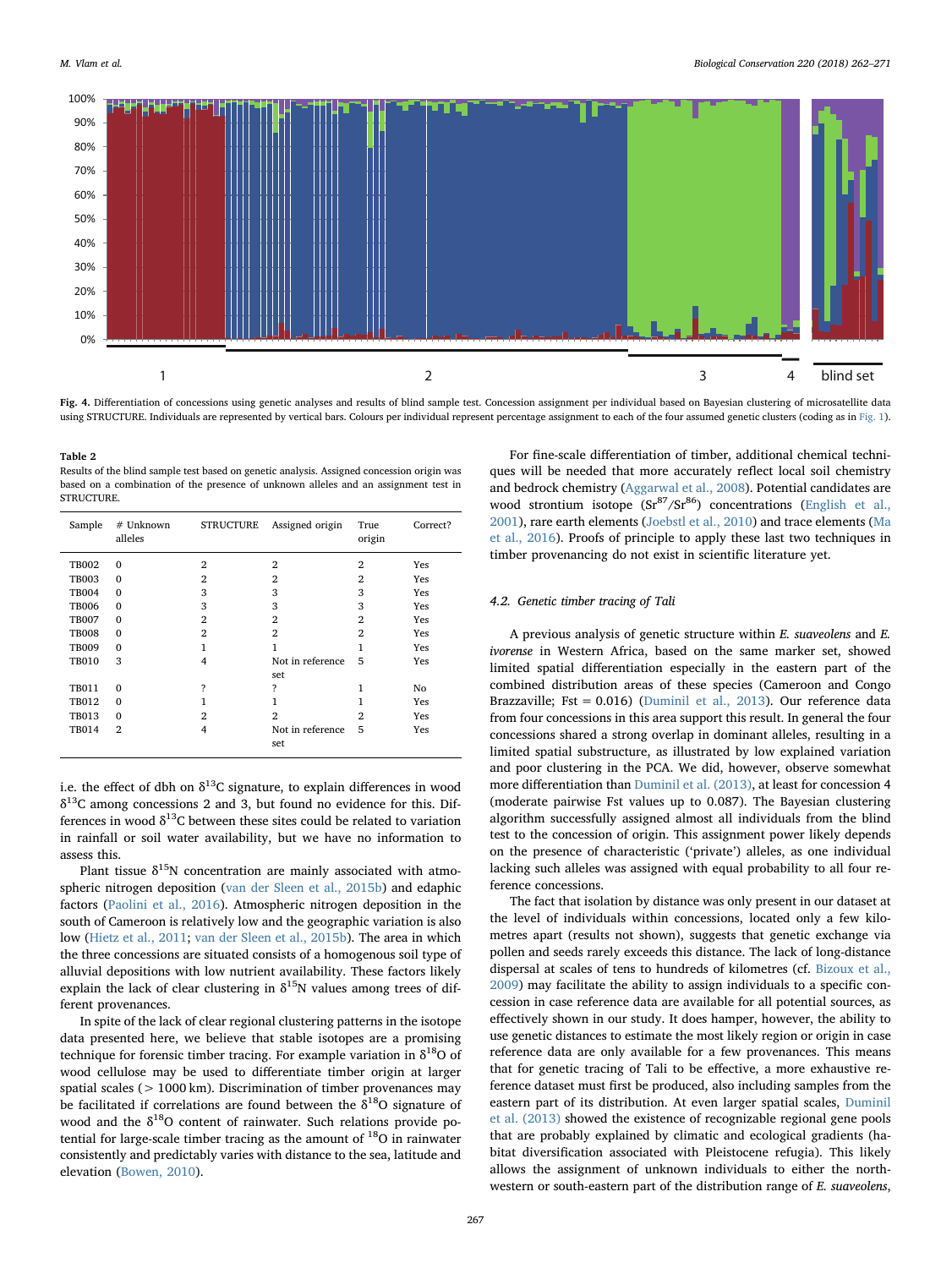gene pools SW or SC respectively in [Duminil et al. \(2013\)](#page-9-35), although this was never explicitly tested.

[Degen et al. \(2017\)](#page-8-9) suggested that a nearest neighbour approach based on genetic distances may outperform a Bayesian clustering approach in assigning samples to the right region of origin. They also indicate, however, that his may only be true for datasets of species that show a relatively high spatial genetic differentiation (i.e. concessions or countries, of which the limits may not overlap with natural population boundaries). Our results indicate that for our study species, which showed limited spatial differentiation in any of the five provenances, the use of Bayesian clustering methods does allow correct assignment of the vast majority of samples.

# 4.3. Steps to develop forensic applications of genetic tracing for Tali

In all, microsatellites provide a valuable, fast and cost-effective tool for identifying geographic origin of timber samples, including tropical timbers ([Degen et al., 2013](#page-8-1); [Jolivet and Degen, 2012](#page-9-7); this study). Yet, the statistical power of inferences based on microsatellites remains relatively low due to the limited number of genetic markers, typically < 10 ([Degen et al., 2013](#page-8-1); [Jolivet and Degen, 2012](#page-9-7)). The application of next-generation sequencing to identify large amounts of SNPs – variations in a single nucleotide that occur at a specific position in the genome – from the entire genome of tree species will likely allow a substantial increase in the statistical power of genetic tracing methods ([Jardine et al., 2015\)](#page-9-36). As such, it may yield increased potential for high resolution origin detection (i.e. to concession level).

We showed the potential to independently verify the geographic origin of Tali timber based on microsatellite analyses. Our blind test gives a 92% likelihood that Tali timber originates from the sampled concessions or not. This method can therefore be of direct use for timber trading companies to verify their Tali supply chain, and for European importers of Tali to use as an additional mitigating (i.e. riskreducing) actions in the mandatory due diligence system of the EU timber regulation (EUTR).

In terms of forensic application, our study shows the potential of genetic tracing as a forensic tool for Tali. Several steps are needed to develop this genetic tracing method into a forensic tool that can be used in legal cases. First, although markers have been characterized [\(Duminil](#page-8-3) [et al., 2011\)](#page-8-3) and standard quality checks for population genetic datasets were performed to allow our current exploratory analyses, additional validation of marker performance will be required to fully comply with SWGDAM (Scientifi[c Working Group on DNA Analysis Methods, 2016](#page-9-37)).

#### Appendix A

#### <span id="page-6-0"></span>Table A.1

This is particularly relevant since actual application will be based on heartwood rather sapwood samples, which typically contain DNA of much lower quality and quantity ([Rachmayanti et al., 2009](#page-9-38)). A pilot study using an adapted extraction protocol has shown successful marker amplification [\(Appendix C](#page-7-2)), although multiple PCR replicates per sample will be required to avoid genotyping errors (multi-tube approach; [Taberlet et al., 1996](#page-9-39)). Second, labs and protocols need to meet the rigorous criteria and international standards set in forensic science (e.g., those prescribed by SWGDAM), including accreditation of timber forensics labs, ring tests and a fully transparent chain of custody of timber samples used in the reference database. Third, the success rate of blind sample tests will need to be increased. This is possible by taking additional samples from these and additional sites, as this will improve the statistical power of statistical tests. In addition, it is recommended to increase the area covered by sampled concessions to cover the entire part of the distribution range of both E. suaveolens and E. ivorense and interpolate Tali genetic information. The resulting interpolated map will allow identifying the geographic origin of wood from any location, and thus is a strong improvement over the in-/exclusion results obtained in the tests performed so far.

# 5. Conclusions

Stable isotopes are probably not useful to discriminate the origin of tropical timber at the concession level. However, because of their low costs, relative simplicity in use and robustness for species differences, it is recommended to further assess the potential of chemical timber tracing for other species, regions and by using additional chemical elements. Microsatellite analysis provides a practical tool to discriminate timber at the concession level. This method is ready to be widely applied and address questions on the legal origin of timber. We believe that timber forensic are indispensable in the continued efforts to ascertain legal supply of tropical timber and the sustainable management of tropical forests.

# Acknowledgements

This study was supported by the Dutch Science Foundation (NWO/ STW) (NWO-STW-Take-off-14071) and the European Research Council (ERC) (ERC-PoC-665275). We thank Andries van Eckeveld, Gideon Terburg and Tom van Loon (Danzer) for assistance in various parts of the study.

Description of the five concessions from which samples were obtained. For genetic analyses, we used samples from concessions 1–4 (triplicates) and blind samples from concession 5 (single samples). For isotopic analyses, we used samples from concessions 1–3.

| Concession Name |                | Logging<br>company | Long (dec<br>degr) | Lat (dec<br>degr) | Elevation<br>(m) | Year sample<br>collection | $\boldsymbol{n}$<br>trees | Mean dbh $\pm$ sd (cm) Dbh range | (cm)       |
|-----------------|----------------|--------------------|--------------------|-------------------|------------------|---------------------------|---------------------------|----------------------------------|------------|
|                 | 09003          | Groupe<br>Rougier  | 14.08              | 3.93              | 672              | 2015                      | 25                        | $90.5 \pm 18.6$                  | 64.5–155.0 |
| 2               | 10054          | Groupe<br>Rougier  | 14.16              | 4.03              | 657              | 2015                      | 76                        | $87.7 \pm 12.6$                  | 72.0-124.0 |
| 3               | 10056          | Groupe<br>Rougier  | 13.22              | 2.28              | 748              | 2015                      | 26                        | $84.5 \pm 9.7$                   | 73.0–112.0 |
| 4               | IFO2016 Danzer | Interholco         | 15.64              | 1.46              | 450              | 2016                      | 3                         | $93.3 \pm 7.6$                   | 85.0-100.0 |
| 5               | 11.001         | TRC                | 9.10               | 5.25              | 180              | 2011                      | 4                         | $97.6 \pm 8$                     | 59.4-123.0 |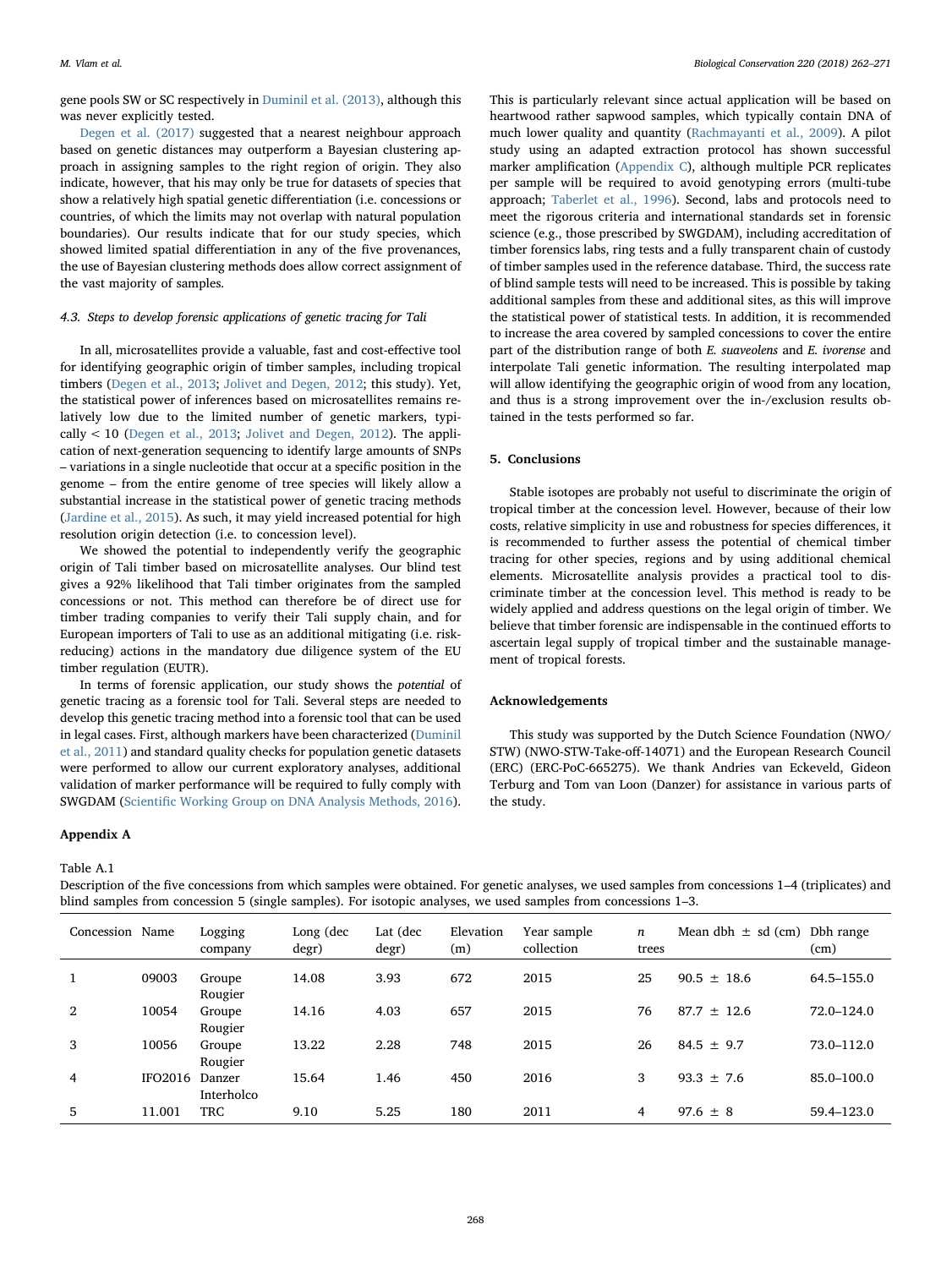| all wise geographic distance (Kill) between all live concessions. |     |     |     |     |  |  |  |  |  |  |
|-------------------------------------------------------------------|-----|-----|-----|-----|--|--|--|--|--|--|
| Concession                                                        |     | ົ   |     |     |  |  |  |  |  |  |
|                                                                   |     |     |     |     |  |  |  |  |  |  |
| 2                                                                 | 216 |     |     |     |  |  |  |  |  |  |
| 3                                                                 | 203 | 14  |     |     |  |  |  |  |  |  |
| 4                                                                 | 284 | 322 | 317 |     |  |  |  |  |  |  |
| 5                                                                 | 562 | 579 | 573 | 836 |  |  |  |  |  |  |
|                                                                   |     |     |     |     |  |  |  |  |  |  |

<span id="page-7-0"></span>

| Table A.2                                                       |  |
|-----------------------------------------------------------------|--|
| Pairwise geographic distance (km) between all five concessions. |  |

# <span id="page-7-1"></span>Appendix B. Genotyping protocol

<span id="page-7-3"></span>Genetic characterization was done using a set of nine nuclear microsatellite markers developed by [Duminil et al. \(2011\).](#page-8-3) Amplification was performed in two multiplex reactions containing either five (TaliMP1) or four markers (TaliMP2). Primers were first mixed according to [Table B.1](#page-7-3). Both multiplex reactions were performed in volumes of 10 μl, using the Qiagen Multiplex Kit (reaction mixture as in [Table B.2](#page-7-4)), and the same touchdown cycling protocol: 95 °C for 10 min, 10 cycles with 94 °C for 15 s, 180 s 59 °C minus 1 °C per cycle and 72 °C for 120 s, followed by 35 cycles with 94 °C for 15 s, 49 °C for 180 s and 72 °C for 120 s, followed by 60 °C for 30 min.

Table B.1 Concentrations of each primer in the primer mix.

| Primer mix | Component    | Concentration µM |
|------------|--------------|------------------|
| TaliMP1    | Ery-23_F_FAM | 2,0              |
|            | $Ery-23 R$   | 2,0              |
|            | Ery-14_F_VIC | 2,0              |
|            | $Ery-14 R$   | 2,0              |
|            | Ery-04_F_VIC | 1,0              |
|            | $Ery-04$ R   | 1,0              |
|            | Ery-03 F NED | 3,0              |
|            | $Ery-03$ R   | 3,0              |
|            | Ery-18 F_PET | 2,0              |
|            | Ery-18 $R$   | 2,0              |
| TaliMP2    | Ery-01_F_FAM | 3,0              |
|            | $Ery-01$ R   | 3,0              |
|            | Ery-17 F VIC | 1,0              |
|            | $Ery-17 R$   | 1,0              |
|            | Ery-07 F NED | 1,5              |
|            | $Ery-07 R$   | 1,5              |
|            | Ery-06_F_PET | 1,5              |
|            | Ery-06_R     | 1,5              |

# <span id="page-7-4"></span>Table B.2 PCR reaction mixture.

| Component                                                                                     | Stock Conc.                           | Final Conc.                            | Volume $1$ rxn $(\mu l)$              |
|-----------------------------------------------------------------------------------------------|---------------------------------------|----------------------------------------|---------------------------------------|
| H2O<br>Qiagen Multiplex Master mix (EMM 2.0)<br>PrimerMix MP1 or MP2<br>DNA template<br>TOTAL | N/A<br>$2\times$<br>$10\times$<br>N/A | N/A<br>$1 \times$<br>$1 \times$<br>N/A | 2,00<br>5,00<br>1,00<br>2,00<br>10,00 |

# <span id="page-7-2"></span>Appendix C. Protocol for DNA extraction from heartwood and genotyping results for heartwood

# C.1. Description of extraction protocol

In August 2016, we extracted DNA from six fresh heartwood samples of Tali (three individuals with two replicates each) collected in July 2016 (see main text for collection details). We used an adapted version of the protocol as described in [Rachmayanti et al. \(2009\)](#page-9-38), based on the DNeasy Plant Mini Kit (Qiagen), with the following additions and modifications: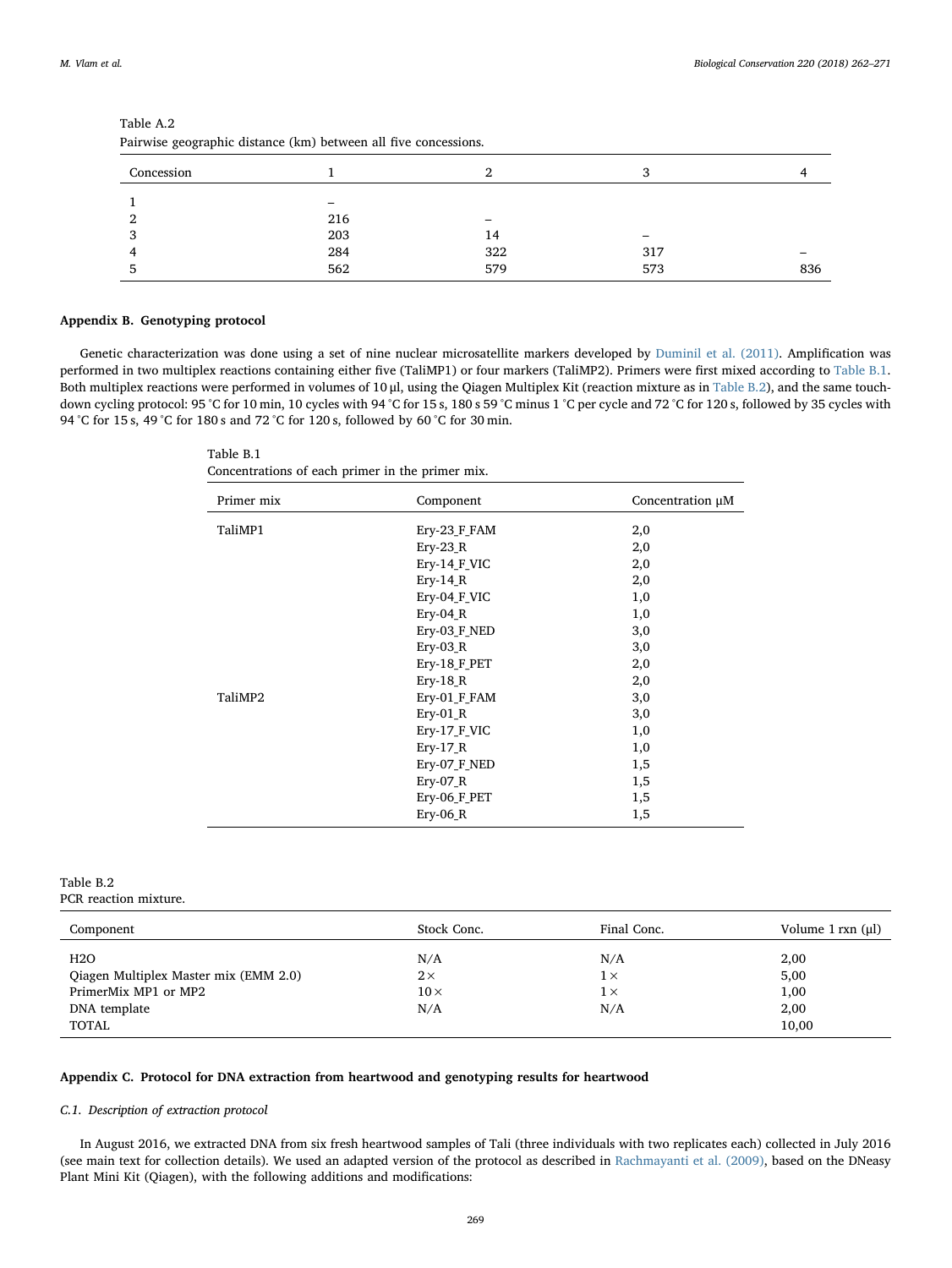#### C.1.1. Wood powdering

-Powdering of wood shavings (100 mg) was performed for 2 min at 25 Mz on a MixerMill MM300 (Retsch) apparatus. We used XXTuff 2 ml tubes (Lab Services, 330TX) to minimize damage to the tubes.

#### C.1.2. Lysis

- After adding the PVP (polyvinylpyrrolidone)/AP1 mixture and RNase, the tubes were incubated at 65 °C for 1 h using a ThermoMixer shaking at 1400 rpm.

- After 1 h, we added 80 μl of PTB (N-Phenacylthiazolium bromide; 0,1 M; supplier: Fluorochem), 40 μl of proteinase K (20 mg/ml; provided in DNeasy Plant Mini Kit) and 50 μl of DTT (Dithiothreitol; 1 M; supplier: VWR).

- This mixture was incubated overnight (16 h) at 56 °C using a ThermoMixer shaking at 1400 rpm.

- Temperature was then increased to 70 °C for a final incubation step of 15 min.
- 315 μl of buffer AP2 was then added before vortexing, incubation for 15 min at −20 °C and centrifuging for 5 min at 20,000g.

# C.1.3. Purification

- Washing with AW2 in step 17 of the kit protocol was performed twice. If the membrane and/or eluate was significantly coloured, we washed an extra time with EtOH.

#### C.1.4. Elution

After transferring 50 μL of buffer AE to the spin column we incubated for 15 min before eluting a single time.

#### C.2. Potential for microsatellite genotyping

To test the potential to use the above derived DNA extracts from heartwood for microsatellite genotyping, we applied the PCR protocol for eight microsatellites described in the main text. As positive controls, we also genotyped two DNA extracts from sapwood of each of the same three individuals.

As shown in [Table C.1](#page-8-10), complete profiles could be obtained for all sapwood samples, and one heartwood sample of individuals S2 and S5. Near complete profiles were obtained for the second heartwood sample of these individuals. High amounts of missing values were obtained for heartwood samples of the third individual (S3). Sapwood samples of the same individual always showed identical profiles. Assuming that the sapwood profile is correct, results for the heartwood samples showed some cases of potential false alleles and/or allelic drop out (indicated in red in [Table C.1\)](#page-8-10). This is not uncommon in genotyping of samples with reduced DNA quantity, and can be solved by adopting a so-called multi-tube approach, in which a consensus profile is created from e.g. 3 to 6 replicated PCR reactions per sample (see. e.g. [Taberlet et al., 1996\)](#page-9-39).

#### <span id="page-8-10"></span>Table C.1

Genotyping profile per marker (Ery xx) per sample, and the percentage of markers for which alleles could be scored. Microsatellite genotyping is based on length variation of the amplified DNA fragments. The values presented below are fragment lengths, which represent allelic variants. Missing values (failed amplification) are indicated in blue. Potential genotyping errors are indicated in red.

| Ind            | Sample    | Repl | Ery 23    |           | Ery 04    |           | Ery 03    |           | Ery 18    |           | Ery 01    |           | <b>Ery 17</b> |           | <b>Erv 07</b> |           | <b>Ery 06</b> |           | % with result |
|----------------|-----------|------|-----------|-----------|-----------|-----------|-----------|-----------|-----------|-----------|-----------|-----------|---------------|-----------|---------------|-----------|---------------|-----------|---------------|
| S <sub>2</sub> | Sapwood   |      | 110       | 114       | 145       | 145       | 138       | 138       | 202       | 204       | 225       | 229       | 130           | 130       | 148           | 173       | 120           | 126       | 8 (100%)      |
|                |           |      | 110       | 114       | 145       | 145       | 138       | 138       | 202       | 204       | 225       | 229       | 130           | 130       | 148           | 173       | 120           | 126       | 7 (88%)       |
|                | Heartwood |      | 108       | 110       | 145       | 145       | 142       | 142       | 195       | 202       | <b>NA</b> | <b>NA</b> | 130           | 134       | 148           | 148       | 126           | 126       | 8 (100%)      |
|                |           |      | 110       | 114       | 145       | 145       | 138       | 138       | 202       | 202       | 225       | 225       | 130           | 134       | 157           | 173       | 128           | 128       | 8 (100%)      |
| S3             | Sapwood   |      | 110       | 124       | 145       | 145       | 138       | 142       | 202       | 204       | 229       | 231       | 130           | 134       | 158           | 178       | 120           | 120       | 8 (100%)      |
|                |           |      | 110       | 124       | 145       | 145       | 138       | 142       | 202       | 204       | 229       | 231       | 130           | 134       | 158           | 178       | 120           | 120       | 8 (100%)      |
|                | Heartwood |      | <b>NA</b> | <b>NA</b> | <b>NA</b> | <b>NA</b> | <b>NA</b> | <b>NA</b> | <b>NA</b> | <b>NA</b> | <b>NA</b> | <b>NA</b> | <b>NA</b>     | <b>NA</b> | <b>NA</b>     | <b>NA</b> | 122           | 122       | 1 (12.5%)     |
|                |           |      | 122       | 124       | 145       | 145       | <b>NA</b> | <b>NA</b> | NΑ        | <b>NA</b> | 231       | 231       | <b>NA</b>     | <b>NA</b> | <b>NA</b>     | <b>NA</b> | <b>NA</b>     | <b>NA</b> | 3(37.5%)      |
| S5             | Sapwood   |      | 110       | 114       | 145       | 145       | 142       | 156       | 195       | 202       | 227       | 227       | 130           | 134       | 146           | 158       | 126           | 128       | 8 (100%)      |
|                |           |      | 110       | 114       | 145       | 145       | 142       | 156       | 195       | 202       | 227       | 227       | 130           | 134       | 146           | 158       | 126           | 128       | 8 (100%)      |
|                | Heartwood |      | 110       | 114       | 143       | 143       | 142       | 156       | 195       | 195       | 227       | 227       | 134           | 134       | 146           | 146       | 128           | 128       | 8 (100%)      |
|                |           |      | 114       | 114       | 145       | 145       | 156       | 156       | 195       | 195       | 227       | 227       | 130           | 130       | <b>NA</b>     | <b>NA</b> | <b>NA</b>     | <b>NA</b> | 6 (75%)       |

#### References

- <span id="page-8-8"></span>[Aggarwal, J., Habicht-Mauche, J., Juarez, C., 2008. Application of heavy stable isotopes](http://refhub.elsevier.com/S0006-3207(17)31752-4/rf0005) [in forensic isotope geochemistry: a review. Appl. Geochem. 23, 2658](http://refhub.elsevier.com/S0006-3207(17)31752-4/rf0005)–2666. [Aggarwal, P.K., Araguás-Araguás, L.J., Groening, M., Kulkarni, K.M., Kurttas, T.,](http://refhub.elsevier.com/S0006-3207(17)31752-4/rf0010)
- <span id="page-8-6"></span>[Newman, B.D., Vitvar, T., 2010. Global hydrological isotope data and data networks.](http://refhub.elsevier.com/S0006-3207(17)31752-4/rf0010) [In: In Isoscapes: Understanding Movement, Pattern, and Process on Earth Through](http://refhub.elsevier.com/S0006-3207(17)31752-4/rf0010) [Isotope Mapping, pp. 33](http://refhub.elsevier.com/S0006-3207(17)31752-4/rf0010)–50.
- <span id="page-8-4"></span>[Anaïs-Pasiphaé Gorel, A.F.J.-L.D., 2015. Écologie et gestion des espèces multi-usages du](http://refhub.elsevier.com/S0006-3207(17)31752-4/rf0015) genre Erythrophleum [\(Fabaceae-Caesalpinioideae\) en Afrique \(synthèse biblio](http://refhub.elsevier.com/S0006-3207(17)31752-4/rf0015)[graphique\). 19. pp. 415](http://refhub.elsevier.com/S0006-3207(17)31752-4/rf0015)–429 (BASE En ligne).
- <span id="page-8-2"></span>[Bizoux, J.P., Daïnou, K., Bourland, N., Hardy, O.J., Heuertz, M., Mahy, G., Doucet, J.L.,](http://refhub.elsevier.com/S0006-3207(17)31752-4/rf0020) 2009. Spatial genetic structure in Milicia excelsa [\(Moraceae\) indicates extensive gene](http://refhub.elsevier.com/S0006-3207(17)31752-4/rf0020) [dispersal in a low-density wind-pollinated tropical tree. Mol. Ecol. 18, 4398](http://refhub.elsevier.com/S0006-3207(17)31752-4/rf0020)–4408.
- <span id="page-8-7"></span>[Bowen, G.J., West, J.B., Bowen, G.J., Dawson, T.E., Tu, K.P., 2010. Statistical and geos](http://refhub.elsevier.com/S0006-3207(17)31752-4/rf0025)[tatistical mapping of precipitation water isotope ratios. In: Isoscapes: Understanding](http://refhub.elsevier.com/S0006-3207(17)31752-4/rf0025)

[Movement, Pattern, and Process on Earth Through Isotope Mapping. Springer](http://refhub.elsevier.com/S0006-3207(17)31752-4/rf0025) [Netherlands, Dordrecht, pp. 139](http://refhub.elsevier.com/S0006-3207(17)31752-4/rf0025)–160.

- <span id="page-8-1"></span>[Degen, B., Ward, S.E., Lemes, M.R., Navarro, C., Cavers, S., Sebbenn, A.M., 2013.](http://refhub.elsevier.com/S0006-3207(17)31752-4/rf0030) [Verifying the geographic origin of mahogany \(](http://refhub.elsevier.com/S0006-3207(17)31752-4/rf0030)Swietenia macrophylla King) with DNAfi[ngerprints. Forensic Sci. Int. Genet. 7, 55](http://refhub.elsevier.com/S0006-3207(17)31752-4/rf0030)–62.
- <span id="page-8-9"></span>[Degen, B., Blanc-Jolivet, C., Stierand, K., Gillet, E., 2017. A nearest neighbour approach](http://refhub.elsevier.com/S0006-3207(17)31752-4/rf0035) [by genetic distance to the assignment of individual trees to geographic origin.](http://refhub.elsevier.com/S0006-3207(17)31752-4/rf0035) [Forensic Sci. Int. Genet. 27, 132](http://refhub.elsevier.com/S0006-3207(17)31752-4/rf0035)–141.
- <span id="page-8-0"></span>[Dormontt, E.E., Boner, M., Braun, B., Breulmann, G., Degen, B., Espinoza, E., Gardner, S.,](http://refhub.elsevier.com/S0006-3207(17)31752-4/rf0040) [Guillery, P., Hermanson, J.C., Koch, G., Lee, S.L., Kanashiro, M., Rimbawanto, A.,](http://refhub.elsevier.com/S0006-3207(17)31752-4/rf0040) [Thomas, D., Wiedenhoeft, A.C., Yin, Y., Zahnen, J., Lowe, A.J., 2015. Forensic timber](http://refhub.elsevier.com/S0006-3207(17)31752-4/rf0040) identifi[cation: It's time to integrate disciplines to combat illegal logging. Biol.](http://refhub.elsevier.com/S0006-3207(17)31752-4/rf0040) [Conserv. 191, 790](http://refhub.elsevier.com/S0006-3207(17)31752-4/rf0040)–798.
- <span id="page-8-5"></span><span id="page-8-3"></span>[Duminil, J., Heuertz, M., Doucet, J.L., Bourland, N., Cruaud, C., Gavory, F., Doumenge,](http://refhub.elsevier.com/S0006-3207(17)31752-4/rf7403) [C., Navascués, M., Hardy, O.J., 2010. CpDNA-based species identi](http://refhub.elsevier.com/S0006-3207(17)31752-4/rf7403)fication and phy[logeography: application to African tropical tree species. Mol. Ecol. 19, 5469](http://refhub.elsevier.com/S0006-3207(17)31752-4/rf7403)–5483. Duminil, J., Koffi[, G.K., Debout, G., Sebastiani, F., Vendramin, G.G., Heuertz, M.,](http://refhub.elsevier.com/S0006-3207(17)31752-4/rf0045)